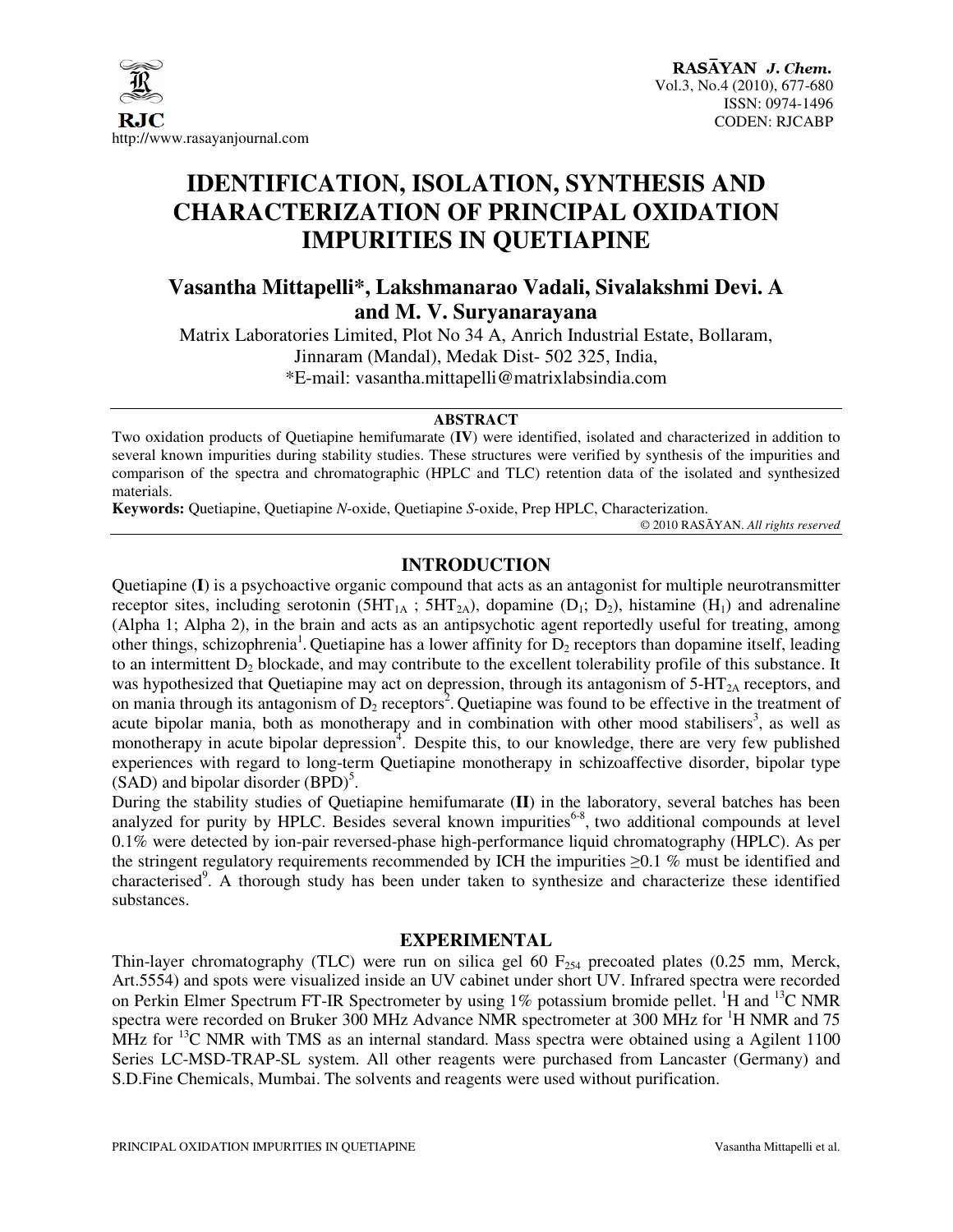#### **2-[2-(4-Dibenzo[***b***,***f***][1,4]thiazepin-11-yl-piperazin-1-yl-1-oxide)ethoxy]ethanol (Quetiapine** *N***-oxide, III)**

To a solution of Quetiapine hemifumarate (**II,** 22 g**,** 25 mmol) in chloroform (100 mL) and water (100 mL) was added  $10\%$  NaHCO<sub>3</sub> (100 mL) to adjust the pH to 8. The organic layer was separated, washed with DM water (2 X 100 mL), dried over anhydrous sodium sulfate and concentrated under reduced pressure at less than  $50^{\circ}$ C. The obtained Quetiapine  $(I, 9.57 g, 25 mmol)$  residue was dissolved in methanol (200 mL) and sodium periodate (1.16 mmol) was then added at ambient temperature. The reaction mass was stirred at the same temperature for 48 h. The progress of the reaction was monitored by TLC (chloroform: methanol-9:1). The resulting slurry was filtered to remove inorganic materials. The filtrate was concentrated under reduced pressure at less than  $50^{\circ}$ C and acetonitrile (100 mL) was added to the obtained residue under stirring. The separated solid was filtered. The wet cake was purified by slurry wash with methanol (2 x 100 mL) and dried at  $40^{\circ}$ C to isolate compound **III** as a white solid. Yield-8.5 g; IR (KBr, cm-1): 3435 (OH), 3070 (Ar-H), 2918, 2872 (Aliphatic-H), 1596, 1574, 1559 (C=C/C=N), 1457, 1441, 1415 (Aliphatic-H bending), 1304 (C-N), 1263 (C-O-C, asymm. stretching), 1123, 1067, 1032 (C-O-C, symm. stretching), 788, 767, 744 (Ar-H bending), 670, 653, 595 (C-S); <sup>1</sup>H NMR(DMSO-*d*6, δ ppm): 7.56-7.59 (m, 1H, Ar-H), 7.46-7.50 (m, 3H, Ar-H), 7.38-7.41 (dd, J = 7.7 & 1.4 Hz, 1H, Ar-H), 7.18-7.24  $(m, 1H, Ar-H)$ , 7.01-7.04 (dd, J = 7.0 & 1.4 Hz, 1H, Ar-H), 6.90-6.95  $(m, 1H, Ar-H)$ , 5.18 (br, s, 1H, D<sub>2</sub>O exchangeable, OH), 3.97 (m, 2H, OCH<sub>2</sub>), 3.97 (m, 2H, OCH<sub>2</sub>), 3.35-3.68 (m, 12H, 5 X N-CH<sub>2</sub> +OCH<sub>2</sub>), 3.01-3.11 3.01 - 3.11 (m, 2H, OCH2OH); <sup>13</sup>C NMR(DMSO-*d*6, δ ppm): 159.70, 148.33, 138.76, 133.16, 132.06 (2C), 131.50, 129.32, 129.06 (2C), 127.29, 125.06, 122.92, 72.11, 69.42, 63.85 (2C), 63.58, 59.98; DIP MS:  $m/z$  (%) 400 [M+H]<sup>+</sup>(83), 422 [M+Na]<sup>+</sup>(25).

### **2-{2-[4-(5-Oxo-5***H***-5**λ **4 -dibenzo[***b,f***][1,4]thiazepin-11-yl)-piperazin-1-yl]ethoxy}ethanol (Quetiapine**  *S***-oxide, IV**).

To a mechanically stirred 500 mL round-bottom flask containing Quetiapine hemifumarate (**II**, 9.71 g, 11 mmol) was added methanol (200 mL). After 15 min, sodium tungstate dihydrate (4.8 g, 14. 6 mmol) was added to the reaction mixture and , after 30 min, hydrogen peroxide (50%, 0.68 g, 10 mmol) was added. The reaction mass was stirred for 24 h. The progress of the reaction was monitored by TLC (chloroform: methanol-9:1). The resulting solution was quenched with  $Na<sub>2</sub>S<sub>2</sub>O<sub>3</sub>$  (1 g, 6.32 mmol). The reaction mass was concentrated under reduced pressure at less than  $50^{\circ}$ C. The obtained residue was partitioned between chloroform (100 mL) and water (100 mL). The organic layer was washed with DM water (100 mL), dried, and distilled off. The resulting residue was subjected to prep-HPLC to get oxidized product **IV**. Yield-4g; IR (KBr, cm<sup>-1</sup>): 3412 (OH), 2989, 2956, 2920 (Aliphatic-H), 1712, 1668, 1578, 1558 (C=C/C=N), 1403 (Aliphatic-H bending), 1268(C-O-C, asymm. stretching), 1158, 1119 (C-N), 1040 (C-O-C, symm stretching), 1016 (S=O), 881, 837 (Ar-H bending), 657, 617 (C-S); <sup>1</sup>H NMR(DMSO-*d*6, δ ppm): 7.56-7.79 (m, 2H, Ar-H), 7.28-7.49 (m, 4H, Ar-H), 7.18 (t, J = 7.5 Hz, 1H, Ar-H), 6.97-7.07 (m, 1H, Ar-H), 3.41-3.56 (m, 6H, 3 x OCH<sub>2</sub>), 2.48-2.55 (m, 10H, 5 X N-CH<sub>2</sub>); <sup>13</sup>C NMR(DMSO-d<sub>6</sub>, δ ppm): 157.00, 147.35, 142.55, 135.70, 132.05, 130.67, 130.56, 128.48, 124.73, 123.42, 122.19, 119.77, 119.00, 72.24, 68.21, 60.26, 57.17, 52.77, 45.28; DIP MS:  $m/z$  (%) 400 [M+H]<sup>+</sup>(83), 422 [M+Na]<sup>+</sup>(5).

#### **RESULTS AND DISCUSSION**

In the stability studies, the purity of the subjected materials was analyzed by HPLC, in which two unknown peaks were observed. LC-MS analysis showed both peaks having m/z values 400 (M+H), where as Quetiapine is m/z 383. These oxidized products were isolated from material used for stability studies, using normal-phase preparative HPLC.  ${}^{1}\hat{H}$  and  ${}^{13}$ C NMR and mass spectrometric investigations revealed the structures of the oxidative products to be 2-[2-(4-dibenzo[*b*,*f*] [1,4]thiazepin-11-yl-piperazin-1-yl-1-oxide)ethoxy]ethanol (Quetiapine *N*-oxide, **III**, Rf-0.6, MeOH : chloroform-1:9) and 2-{2-[4-(5 oxo-5*H*-5λ 4 -dibenzo[*b,f*][1,4]thiazepin-11-yl)-piperazin-1-yl]ethoxy}ethanol (Quetiapine *S*-oxide, **IV**, Rf-0.7, MeOH : chloroform-1:9).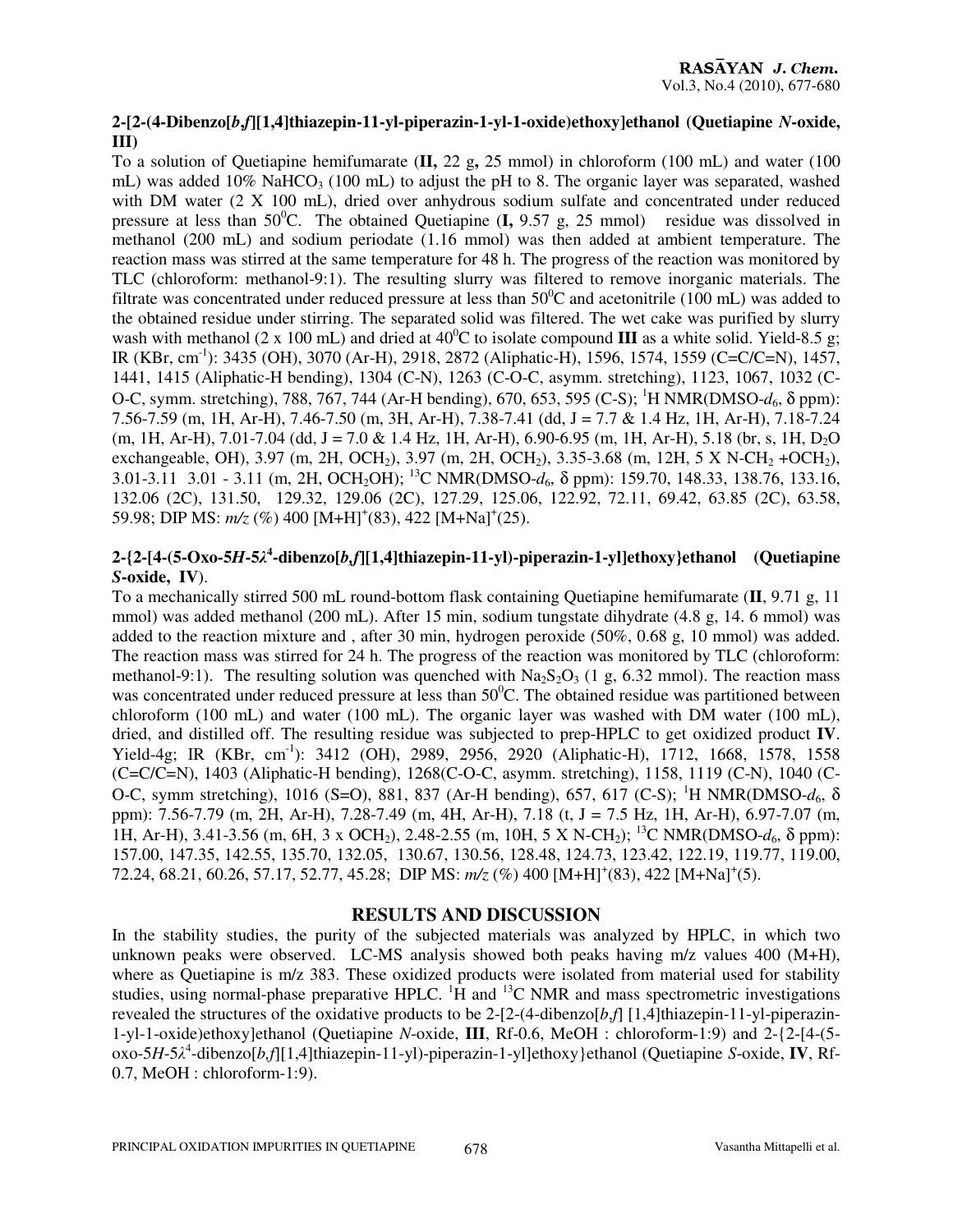Oxidative product **III** was synthesized by reacting **I** with sodium periodate in methanol at ambient temperature. The DIP mass spectrum of **III** exhibited a molecular ion peak at  $m/z$  400 (M+H), which has 16 units more than Quetiapine. In the IR spectrum, the presences of bending vibrations of C-S-C are in the region 670-595 and absence of S=O stretching has confirmed that sulfur is not oxidized. In addition, in the <sup>1</sup>H NMR spectrum, unchanging of aromatic region  $\delta$  6.9-7.59 indicating neither S nor N of benzodiazepine moiety is not oxidized and aliphatic region down shielded to δ 3.01-3.97. Especially, protons of three methylene moieties attached to first position of the piperazine were down shielded to  $\delta$ 3.35-3.68 (6H) from  $\dot{\delta}$  2.50-2.54 (6H).<sup>[6]</sup> Further, <sup>13</sup>C NMR revealed that three carbons attached to first position of the piperazine were down shielded to  $\delta$  63.85 and 69.42 from  $\delta$  46.7 and 57.8 respectively<sup>6</sup>. The spectral data obtained was confirming the assigned structure **III.** 

Quetiapine hemifumarate (**II**) is oxidized with hydrogen peroxide in methanol in the presence of sodium tungstate dihydrate to produce oxidized product **IV.** The DIP mass spectrum of **IV** displayed a molecular ion peak at *m/z* 400 (M+H), which is similar to oxidized product **III**. The IR spectrum of **IV** exhibits characteristic S=O stretching at 1016 in addition to C-S-C stretching  $(657-617 \text{ cm}^{-1})$  indicating oxidation of sulfur. The <sup>1</sup>H NMR spectrum revealed down shield of aromatic region to  $\delta$  6.97-7.79 and aliphatic region remains same as  $\mathbf{I}^6$ . Further, signals in the <sup>13</sup>C NMR spectrum for C-14 and C-18 at  $\delta$ 128.48 and 119.77 indicating up shield of carbons due to oxidation of sulfur, however, corresponding values for compound **II** are  $\delta$ 132.1 and 132.9.<sup>6</sup> The spectral data obtained was confirming the assigned structure **IV**.

#### **CONCLUSION**

In summary, we have developed a method for selective oxidation of Quetiapine to prepare oxidized products Quetiapine N-oxide and Quetiapine S-oxide by using sodium periodate in methanol and hydrogen peroxide in methanol in the presence of sodium tungstate dihydrate respectively.

#### **ACKNOWLEDGMENTS**

The authors express their thanks to colleagues in the Analytical Division of Matrix Laboratories Limited, for providing analytical and spectral data.



- 1. Merch Index,  $13^{th}$  Ed., 8130, 2001.
- 2. L. N. Yatham, J. M. Goldstein, E. Vieta, C. L. Bowden, H. Grunze and R. M. Post, *J Clin Psychiatry,* **66**, 40 (2005).
- 3. E. Vieta, J. Mullen, M. Brecher, B. Paulsson and M. Jones, *Curr Med Res Opin* **21**, 923 (2005).
- 4. J. R. Calabrese, Jr. PE. Keck, W. Macfadden, M. Minkwitz, T. A. Ketter and R. H. Weisler, *Am J Psychiatry,* **162***,* 1341(2005).
- 5. S. N. Ghaemi and J. J. Katzow, *Ann Clin Psychiatry,* **11,** 137 (1999).
- 6. Ch. Bharathi, K. J. Prabahar, Ch. S. Prasad, M. Srinivasa Rao, G. N. Trinadhachary, V. K. Handa, R. Dandala and A. Naidu, *Pharmazie*, **63**, 14 (2008).